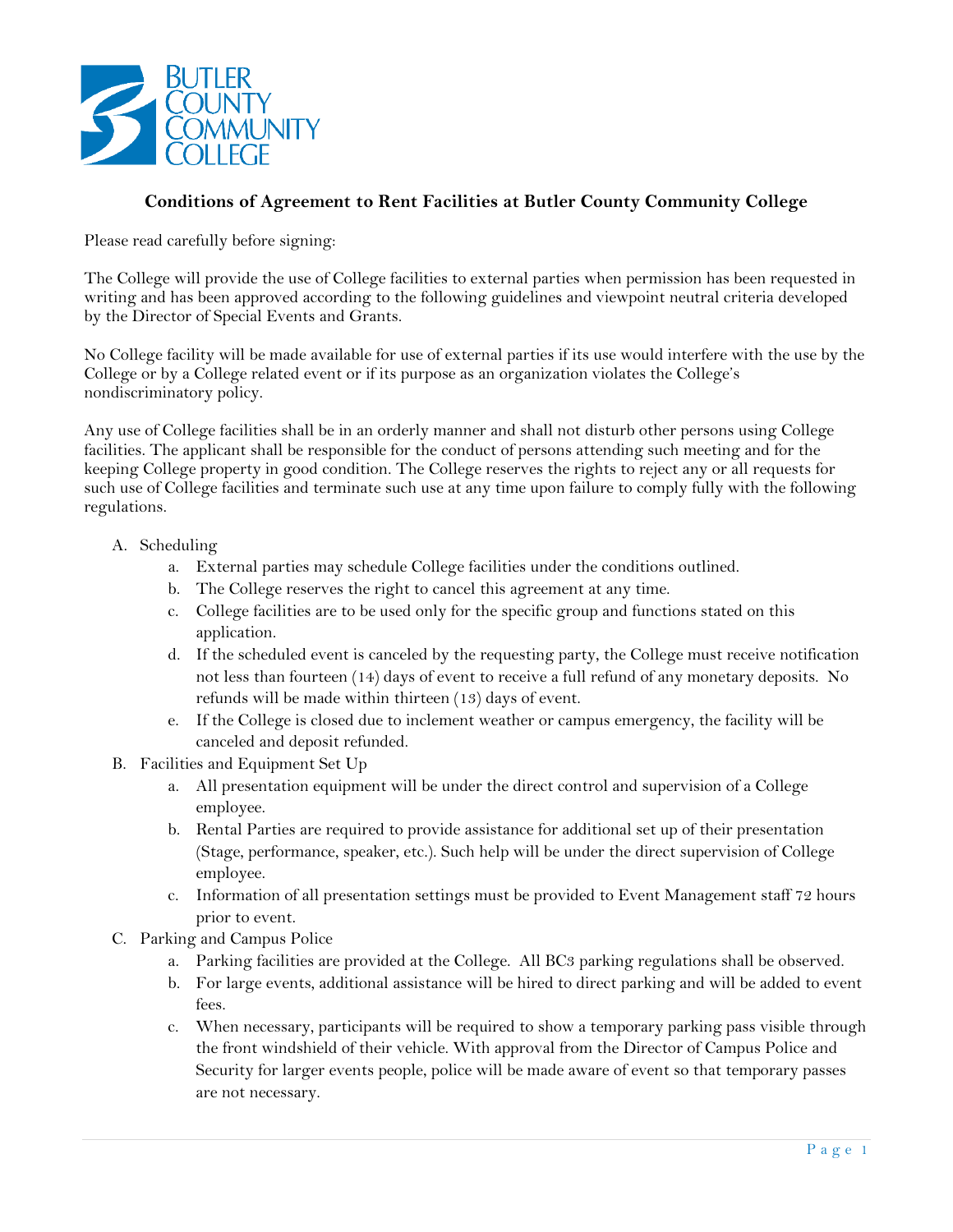

- d. The College reserves the right to provide police protection and coverage whenever groups are using facilities when the College feels necessary. The cost of providing police officers shall be paid by the group requesting use of facilities.
- e. No other security will be hired or arranged for an event on College property unless expressly permitted by, and under the authority of, the Director of Campus Police and Security.
- D. Conditions of Use
	- a. Priority of Use (in order from highest to lowest):
		- i. Instruction credit
		- ii. Instruction non-credit
		- iii. College sponsored events
			- 1. Student groups, alumni groups
		- iv. External parties from the community
	- b. There will be a College representative on duty at all times when College facilities are in use.
	- c. Conduct detrimental to the public interest or abuse of BC3 facilities are not permitted. It shall be the duty of the organization sponsor to enforce this regulation
	- d. It is the responsibility of the sponsoring organization to leave the premises clean and in good repair. Any damage, litter, or ill-conduct will result in additional charges as determined by College staff.
	- e. The signed sponsor will be responsible for conduct and responsible use of equipment and facilities.
	- f. If an admissions fee is to be charged by any applicant, the application shall so say.
	- g. No smoking, all tobacco and tobacco-related products, including, electronic cigarettes, alcohol, weapons, or illegal drugs are permitted on any College property. This includes all areas inside and outside.
	- h. Gambling, the use of alcoholic beverages without authorization, the illegal use of controlled substances and the unauthorized possession or use of lethal weapons in the building or on the grounds are absolutely prohibited.
	- i. No food or beverages are permitted inside the Succop Theater or Field House.
- E. Rental Fees
	- a. The Director of Special Events and Grants shall establish and maintain a schedule of charges for the use of College Facilities. The fee schedule will be reviewed and established by the Presidents Cabinet and submitted for review by the Finance Committee and Board of Trustees.
	- b. Rent is charged for all non-College groups according to fees established by the Event Management Department. The Administration reserves the right to modify fees at its discretion without prior notice.
	- c. Rental fees cover facilities, utilities, and personnel provided by the College during normal operating hours.
	- d. The College President, or designee, shall develop procedures for granting any waiver of fees when waiver is in the best interest of the College.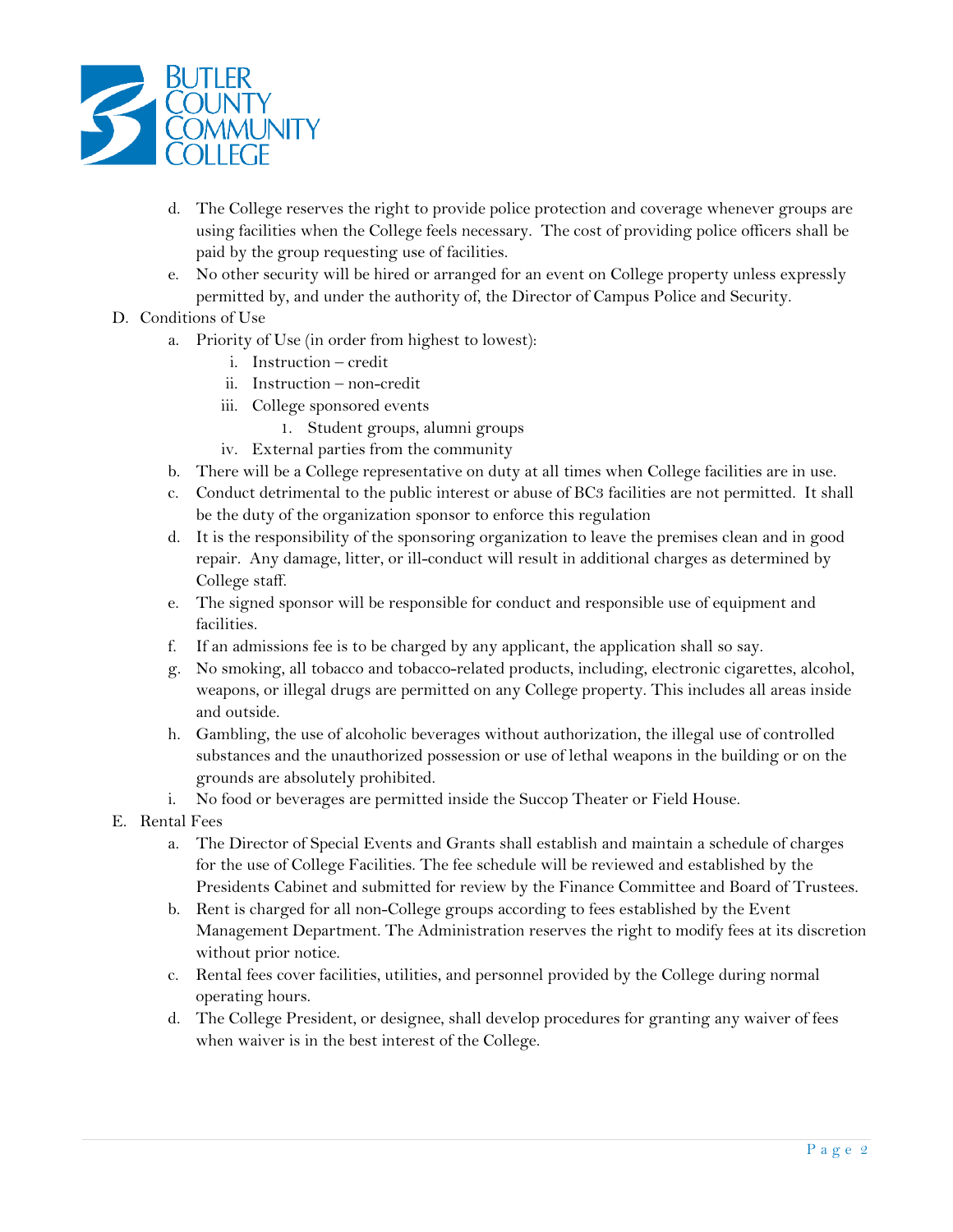

- F. Facility Rental Schedule of Cost
	- a. Facility
		- Classroom \$75.00
		- Computer Lab \$125.00
		- Specialized Classroom \$125.00
		- Founders Hall \$600.00
		- Student Union \$125.00
		- Succop Theater \$600.00
		- AK Steel Lobby \$125.00
		- Field House  $$50/hour$
		- Grounds\* Subject to request
	- b. Fees quoted above include standard set up charges. Any additional charges will be identifies prior to completion of the facility reservation agreement.
	- c. All groups are responsible for paying all special service charges as may be required. These costs may include any or all of the following if service is required outside the regularly scheduled operating hours of the College:
		- AV Tech Support \$20/hour
		- Custodial Support \$30/hour
		- Maintenance Support \$40/hour
		- Campus Police \$30/hour
- G. Additional fees will be charged for special equipment, and any damage after the event.

## H. Food Service

- a. Catered services will not be coordinated by the Event Management Office.
- b. If using catering services, coordinate times that caterers will arrive on BC3 campus.
- I. Insurance
	- a. All external groups to the College must provide a bodily injury liability insurance with minimal amounts of \$1,000,000 each person, \$3,000,000 each accident, and property damage liability of \$1,000,000.
	- b. A certificate of insurance must be attached to this form. NO request will be fully processed or approved until proof of insurance is received.
	- c. Proof of insurance is required for all external groups. No Deposits will be refunded nor will any commitment to facility reservation be honored until such proof is submitted.
- J. Release and Indemnification
	- a. By executing this agreement, applicant does hereby agree to release and discharge Butler County Community College, its trustees, officers, agents, and employees from any suit, claim, or cause of action arising from applicant's use of the College facilities. The undersigned further agrees that the Sponsor shall indemnify and save Butler County Community College harmless from any suit, claim, or cause of action, including attorney's fees incurred by Butler County Community College in the defense of any claim arising from the applicant's use of College facilities.